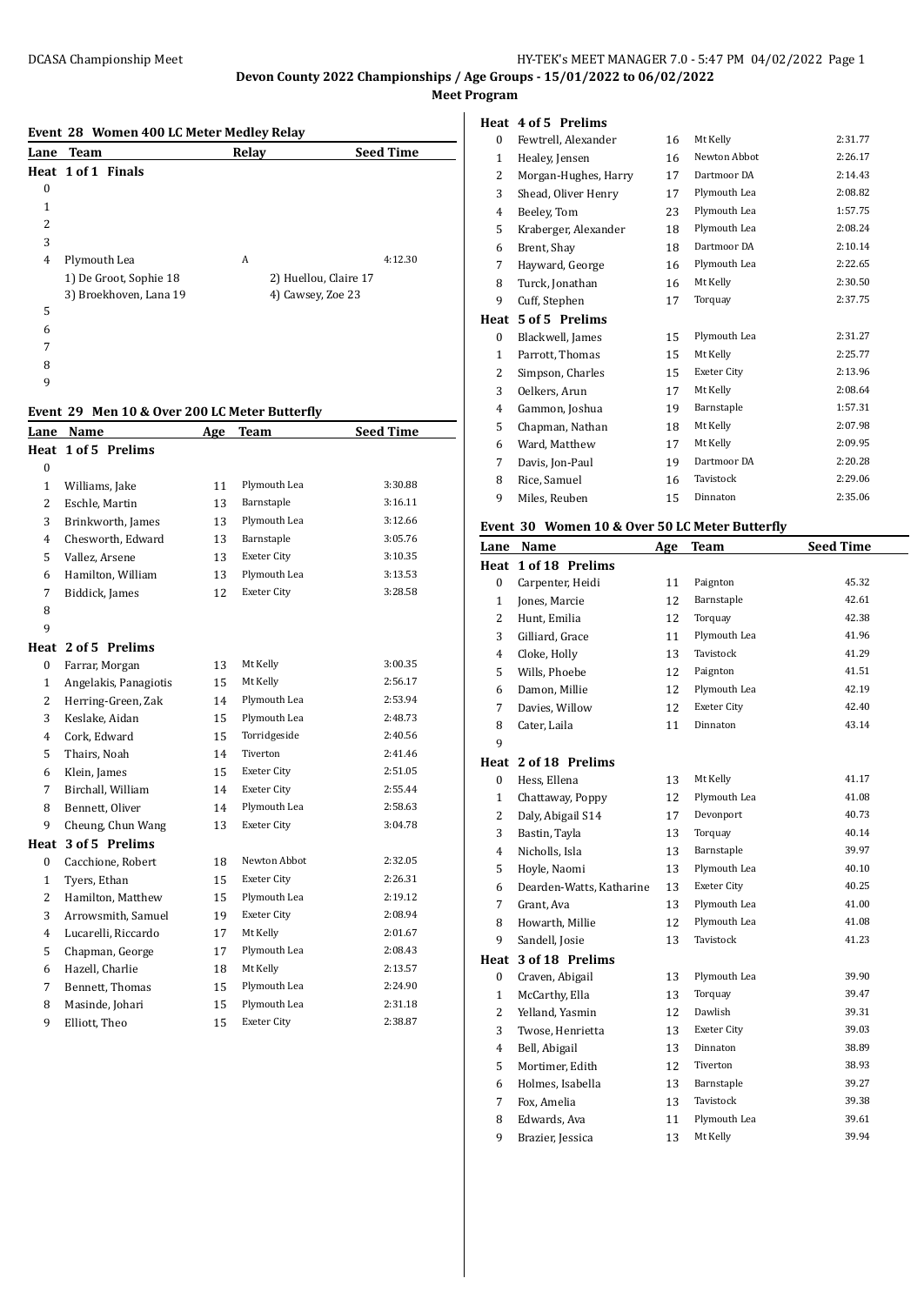**Meet Program**

# **Heat 4 Prelims (#30 Women 10 & Over 50 LC Meter Butterfly)** 0 Higgs, Amy 13 Paignton 38.72 1 Baker, Esme 13 Plymouth Lea 38.24

| 1            | Baker, Esme                          | 13 | Piymouth Lea                 | 38.Z4          |
|--------------|--------------------------------------|----|------------------------------|----------------|
| 2            | Davies, Brianna                      | 13 | Mt Kelly                     | 38.08          |
| 3            | Churchward, Jessica                  | 13 | Plymouth Lea                 | 37.94          |
| 4            | Kinsey, Zara                         | 13 | Mt Kelly                     | 37.62          |
| 5            | Helps, Elise                         | 13 | Torridgeside                 | 37.74          |
| 6            | Daw, Alexandra                       | 13 | Mt Kelly                     | 37.99          |
| 7            | Hill, Jessica                        | 12 | Exeter City                  | 38.12          |
| 8            | Stovin, Gracie                       | 13 | Newton Abbot                 | 38.38          |
| 9            | Davies, Sian                         | 13 | Mt Kelly                     | 38.84          |
| Heat         | 5 of 18 Prelims                      |    |                              |                |
| 0            | Hall, Scarlet                        | 12 | Plymouth Lea                 | 37.60          |
| $\mathbf{1}$ | Evans, Evie                          | 12 | Newton Abbot                 | 36.74          |
| 2            | Mansfield, Alice                     | 14 | Dawlish                      | 36.57          |
| 3            | Cook, Imogen                         | 14 | Torridgeside                 | 36.45          |
| 4            | Martens, Michaela                    | 14 | Exeter City                  | 36.24          |
| 5            | Wood, Lauren                         | 14 | Devonport                    | 36.28          |
| 6            | Easy, Heather                        | 14 | Barnstaple                   | 36.54          |
| 7            | Stevens, Maisie                      | 14 | Torridgeside                 | 36.58          |
| 8            | Phillips, Maisie                     | 14 | Tiverton                     | 37.16          |
| 9            | Miles, Willow                        | 13 | Dinnaton                     | 37.62          |
|              | Heat 6 of 18 Prelims                 |    |                              |                |
| 0            | Moss, Ella                           | 13 | Dinnaton                     | 35.85          |
| $\mathbf{1}$ | Farquharson, Aela                    | 13 | Brixham                      | 35.73          |
| 2            | Rowe, Brooke                         | 14 | Exeter City                  | 35.49          |
| 3            | Simons, Gracie                       | 14 | Mt Kelly                     | 35.17          |
| 4            | Handley, Evie                        | 13 | Exeter City                  | 34.90          |
| 5            | Abram -bridges, Farli                | 14 | Barnstaple                   | 35.11          |
| 6            | Gove, Ruby                           | 14 | Dinnaton                     | 35.26          |
| 7            | Declerck, Lotte                      | 13 | Tiverton                     | 35.67          |
| 8            | Shan, Rebecca                        | 14 | Brixham                      | 35.77          |
| 9            |                                      | 14 | Tavistock                    | 35.99          |
|              | Palmer, Evie                         |    |                              |                |
| Heat         | 7 of 18 Prelims                      |    | Honiton                      | 34.89          |
| 0            | Bloomfield, Ellen                    | 15 |                              | 34.82          |
| 1            | Cook, Phoebe                         | 15 | Torridgeside<br>Plymouth Lea |                |
| 2            | Dawdry, Oceana                       | 15 | Mt Kelly                     | 34.80          |
| 3            | Dolby, Caoimhe                       | 12 |                              | 34.56<br>34.48 |
| 4            | Angelakis, Christina                 | 12 | Mt Kelly<br>Barnstaple       | 34.53          |
| 5            | Lapish, Alice                        | 15 |                              |                |
| 6            | Braine, Verity                       | 15 | Plymouth Lea                 | 34.80<br>34.82 |
| 7            | Harrison, Rose                       | 14 | Tiverton                     |                |
| 8            | Dallimore-Wright, Darcy              | 14 | Barnstaple                   | 34.86          |
| 9            | Drake, Gabriella                     | 13 | Plymouth Lea                 | 34.90          |
| Heat         | 8 of 18 Prelims                      |    |                              |                |
| 0            | Zhou, Lisa                           | 13 | Mt Kelly                     | 34.43          |
| $\mathbf{1}$ | Rook, Megan                          | 15 | Barnstaple                   | 34.32          |
| 2            | Maguire, Elsie                       | 14 | Tavistock                    | 34.17          |
| 3            | Price, Elizabeth                     | 18 | Torquay                      | 34.11          |
| 4            | Bird, Tia                            | 15 | Plymouth Lea                 | 34.02          |
| 5            | Philipson, Isabel                    | 14 | Devonport                    | 34.07          |
| 6            | Broom, Olivia                        | 18 | Tiverton                     | 34.12          |
|              |                                      |    |                              |                |
| 7            | Vellaud, Hermance                    | 13 | Mt Kelly                     | 34.20          |
| 8<br>9       | Hawling, Isobelle<br>Chan, Annabelle | 14 | Dinnaton<br>Mt Kelly         | 34.39<br>34.48 |

|                | Heat 9 of 18 Prelims      |    |                    |       |
|----------------|---------------------------|----|--------------------|-------|
| 0              | Perkins, Kaia-Lily        | 16 | Plymouth Lea       | 33.92 |
| $\mathbf{1}$   | Throgmorton-Appleby, Erin | 18 | Newton Abbot       | 33.86 |
| 2              | Babbington, Karensa       | 14 | Plymouth Lea       | 33.73 |
| 3              | Gordo, Constanca          | 15 | Plymouth Lea       | 33.73 |
| 4              | Morris, Lillie            | 15 | Dawlish            | 33.63 |
| 5              | Turpin, Charlotte         | 14 | Plymouth Lea       | 33.63 |
| 6              | Sodyte, Mia               | 15 | Plymouth Lea       | 33.73 |
| 7              | Crosby, Hattie            | 13 | Dawlish            | 33.82 |
| 8              | Gallego-Cooper, Frida     | 14 | Dinnaton           | 33.88 |
| 9              | Campbell, Edith           | 18 | Tiverton           | 33.93 |
| Heat           | 10 of 18 Prelims          |    |                    |       |
| 0              | Hadley, Florence          | 14 | Paignton           | 33.55 |
| $\mathbf{1}$   | Dudman, Elizabeth         | 14 | Mt Kelly           | 33.40 |
| 2              | Lewis, Evie               | 17 | Dawlish            | 33.33 |
| 3              | Needs, Abigail            | 14 | Exeter City        | 33.30 |
| 4              | Gelev, Sofija             | 14 | Exeter City        | 33.28 |
| 5              | Law, Abigail              | 13 | Dartmoor DA        | 33.28 |
| 6              | Crosby, Matilda           | 16 | Dawlish            | 33.33 |
| 7              | Clark, Willow             | 13 | Tiverton           | 33.40 |
| 8              | Ainsworth, Erlina         | 17 | Mt Kelly           | 33.44 |
| 9              | Dolby, Caitlin            | 14 | Mt Kelly           | 33.60 |
| Heat           | 11 of 18 Prelims          |    |                    |       |
| 0              |                           | 15 | Mt Kelly           | 33.22 |
| $\mathbf{1}$   | Ward, Jessica             | 14 | Torridgeside       | 33.15 |
|                | Meech, Lola               |    |                    | 33.14 |
| 2              | Bennett, Gemma            | 15 | Plymouth Lea       | 33.12 |
| 3              | Tout, Millie              | 17 | Dinnaton           |       |
| 4              | Faulhaber, Klara          | 19 | Tiverton           | 33.01 |
| 5              | Vellaud, Sixtine          | 16 | Mt Kelly           | 33.03 |
| 6              | Green, Lily               | 12 | Plymouth Lea       | 33.14 |
| 7              | Foley, Tianna-Eve         | 14 | Plymouth Lea       | 33.14 |
| 8              | Davis, Tilly              | 14 | Mt Kelly           | 33.17 |
| 9              | Hatherley, Ruby           | 15 | Exeter City        | 33.25 |
| Heat           | 12 of 18 Prelims          |    |                    |       |
| 0              | Vaughan, Sofia            | 14 | Mt Kelly           | 32.95 |
| 1              | Huddy, Anna               | 13 | Mt Kelly           | 32.85 |
| 2              | Wiseman, Kiera            | 17 | Mt Kelly           | 32.79 |
| 3              | Murray, Freya             | 15 | Plymouth Lea       | 32.75 |
| $\overline{4}$ | Declerck, Emma            | 15 | Tiverton           | 32.59 |
| 5              | Turner-Moore, Dixie       | 13 | Plymouth Lea       | 32.75 |
| 6              | Falconer, Zoe             | 15 | Mt Kelly           | 32.78 |
| 7              | Wilkinson, Anna           | 14 | Mt Kelly           | 32.81 |
| 8              | Hutchinson, Niamh         | 17 | Plymouth Lea       | 32.94 |
| 9              | Bishop, Emily             | 14 | Paignton           | 33.00 |
| Heat           | 13 of 18 Prelims          |    |                    |       |
| 0              | Walker, Scarlett          | 16 | Brixham            | 32.58 |
| $\mathbf{1}$   | Walker, Carys             | 16 | Plymouth Lea       | 32.45 |
| $\overline{c}$ | Vellaud, Amicie           | 14 | Mt Kelly           | 32.34 |
| 3              | D'Cunha, Jasmine          | 16 | Mt Kelly           | 32.09 |
| 4              | Gentles, Alyze            | 15 | Plymouth Lea       | 32.06 |
| 5              | Major, Lauren             | 15 | <b>Exeter City</b> | 32.08 |
| 6              | Rivers, Pearl             | 20 | Totnes             | 32.12 |
| 7              | Washer, India             | 14 | Mt Kelly           | 32.42 |
| 8              | Jovanov, Mila             | 17 | Mt Kelly           | 32.46 |
| 9              | Tse, Samantha             | 15 | Mt Kelly           | 32.59 |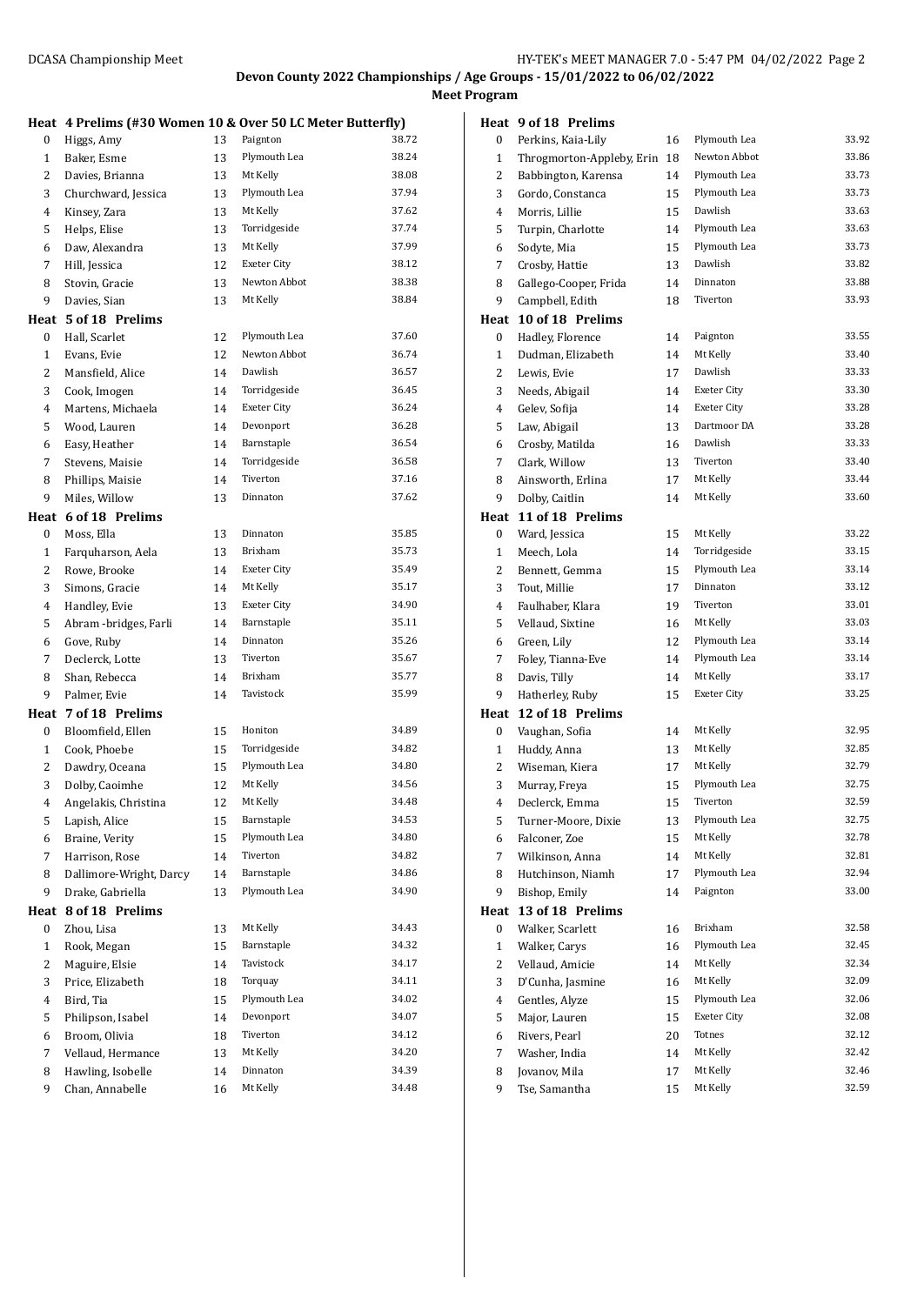**Meet Program**

# **Heat 14 Prelims (#30 Women 10 & Over 50 LC Meter Butterfly)** 0 Chesworth, Lottie 16 Barnstaple 32.01 1 Sherriff, Esme 15 Mt Kelly 31.81 Brown, Libby 18 Torridgeside 31.74

| 3            | Sari, Sara              | 15 | Exeter City        | 31.59 |
|--------------|-------------------------|----|--------------------|-------|
| 4            | Cuming, Rosie           | 17 | Dinnaton           | 31.46 |
| 5            | Bowen, Leah             | 16 | Mt Kelly           | 31.55 |
| 6            | Morgan-Hughes, Emily    | 18 | Dartmoor DA        | 31.63 |
| 7            | Allix, Lucy             | 16 | Barnstaple         | 31.80 |
| 8            | Benn, Sophie            | 15 | Mt Kelly           | 31.91 |
| 9            | Babbington, Julianna    | 14 | Plymouth Lea       | 32.06 |
| Heat         | 15 of 18 Prelims        |    |                    |       |
| 0            | Martin, India           | 19 | Barnstaple         | 31.42 |
| $\mathbf{1}$ | Ware, Keely             | 17 | <b>Exeter City</b> | 31.31 |
| 2            | Fuller, Olivia          | 19 | Plymouth Lea       | 31.18 |
| 3            | Curtis, Erin            | 17 | Dawlish            | 31.18 |
| 4            | Al Khatib, Layla        | 16 | Plymouth Lea       | 30.98 |
| 5            | Byrne, Shannon          | 17 | Mt Kelly           | 30.99 |
| 6            | Maguire, Georgia        | 18 | Plymouth Lea       | 31.18 |
| 7            | Evans, Klara            | 17 | Plymouth Lea       | 31.28 |
| 8            | Rogers, Nemone          | 17 | Mt Kelly           | 31.36 |
| 9            | D'Cunha, Ella           | 19 | Dinnaton           | 31.42 |
| Heat         | 16 of 18 Prelims        |    |                    |       |
| 0            | Berry, Kimberly         | 34 | Exe Masters        | 30.32 |
| $\mathbf{1}$ | Baillie-Hamilton, Alice | 17 | Mt Kelly           | 30.12 |
| 2            | Dilks, Jodie            | 17 | Tiverton           | 29.90 |
| 3            | Ward, Arabella          | 16 | Mt Kelly           | 29.47 |
| 4            | Dickinson, Laura        | 17 | Mt Kelly           | 28.03 |
| 5            | Noel, Oriana            | 18 | Plymouth Lea       | 28.99 |
| 6            | Vasiliauskaite, Gerda   | 19 | Plymouth Lea       | 29.66 |
| 7            | Ghibellini, Federica    | 18 | Mt Kelly           | 30.07 |
| 8            | Hayward, Bryony         | 14 | Plymouth Lea       | 30.20 |
| 9            | Kenny, Nevaeh           | 17 | Mt Kelly           | 30.73 |
| Heat         | 17 of 18 Prelims        |    |                    |       |
| 0            | McVeigh, Cara           | 17 | Tavistock          | 30.25 |
| $\mathbf{1}$ | Dilks, Gemma            | 17 | Tiverton           | 30.10 |
| 2            | Endicott, Bethan        | 17 | Mt Kelly           | 29.89 |
| 3            | Crews, Tia              | 17 | Plymouth Lea       | 29.41 |
| 4            | Kinsman, Blythe         | 15 | Mt Kelly           | 27.73 |
| 5            | Klein, Josephine        | 17 | Mt Kelly           | 28.70 |
| 6            | Roe, Hermione           | 17 | Mt Kelly           | 29.66 |
| 7            | Travers-Griffin, Clia   | 16 | <b>Exeter City</b> | 29.94 |
| 8            | Unstead, Hope           | 18 | Torridgeside       | 30.19 |
| 9            | Hocking, Anya           | 17 | Plymouth Lea       | 30.69 |
| Heat         | 18 of 18 Prelims        |    |                    |       |
| 0            | Schulze, Lotta          | 15 | Mt Kelly           | 30.25 |
| 1            | Boyle, Felicity         | 16 | Mt Kelly           | 30.08 |
| 2            | Gilford, Maisie         | 19 | Mt Kelly           | 29.78 |
| 3            | Forwood, Emily          | 18 | Mt Kelly           | 29.37 |
| 4            | Widdows, Hollie         | 16 | Mt Kelly           | 26.95 |
| 5            | Blake, Jade             | 19 | Mt Kelly           | 28.61 |
| 6            | Adama, Iman             | 16 | Mt Kelly           | 29.61 |
| 7            | Stockley, Esmee         | 15 | Mt Kelly           | 29.93 |
| 8            | Idle-Beavers, Gabrielle | 14 | Mt Kelly           | 30.19 |
| 9            | Walker, Hannah          | 17 | Tavistock          | 30.37 |

**Event 31 Men 400 LC Meter Medley Relay**

| Lane | <b>Team</b>            | Relay | <b>Seed Time</b>           |
|------|------------------------|-------|----------------------------|
|      | Heat 1 of 1 Finals     |       |                            |
| 0    |                        |       |                            |
| 1    |                        |       |                            |
| 2    |                        |       |                            |
| 3    |                        |       |                            |
| 4    | Plymouth Lea           | A     | 3:42.22                    |
|      | 1) Wyrill, Henry 20    |       | 2) Hallett, Charlie-Joe 21 |
|      | 3) Mohamed, Ridhwan 22 |       | 4) West, Reuben 19         |
| 5    | Dartmoor DA            | A     | 3:50.16                    |
|      | 1) Dietz, Fritz 18     |       | 2) Williams, Cameron 18    |
|      | 3) Davis, Jon-Paul 19  |       | 4) Cuddihee, Michael 22    |
| 6    |                        |       |                            |
| 7    |                        |       |                            |
| 8    |                        |       |                            |

**Event 32 Women 10 & Over 400 LC Meter Freestyle Sign in Required**

| Lane           | Name                    | <u>Age</u> | Team         | <b>Seed Time</b> |
|----------------|-------------------------|------------|--------------|------------------|
|                | Heat 1 of 9 Finals      |            |              |                  |
| 0              |                         |            |              |                  |
| $\mathbf{1}$   | Daly, Abigail S14       | 17         | Devonport    | 5:40.25          |
| $\overline{2}$ | Edwards, Ava            | 11         | Plymouth Lea | 5:27.06          |
| 3              | Shan, Rebecca           | 14         | Brixham      | 5:22.74          |
| 4              | Drake, Gabriella        | 13         | Plymouth Lea | 5:19.80          |
| 5              | Thorne, Ashton          | 13         | Plymouth Lea | 5:22.16          |
| 6              | Davies, Sian            | 13         | Mt Kelly     | 5:24.67          |
| 7              | Hall, Scarlet           | 12         | Plymouth Lea | 5:30.29          |
| 8              | Hill, Jessica           | 12         | Exeter City  | 5:41.06          |
| 9              |                         |            |              |                  |
|                | Heat 2 of 9 Finals      |            |              |                  |
| $\bf{0}$       | Green, Lily             | 12         | Plymouth Lea | 5:17.16          |
| $\mathbf{1}$   | Holmes, Isabella        | 13         | Barnstaple   | 5:16.07          |
| 2              | Bishop, Emily           | 14         | Paignton     | 5:14.52          |
| 3              | Daw, Alexandra          | 13         | Mt Kelly     | 5:12.34          |
| 4              | Dudman, Elizabeth       | 14         | Mt Kelly     | 5:11.62          |
| 5              | Davis, Tilly            | 14         | Mt Kelly     | 5:11.70          |
| 6              | Idle-Beavers, Gabrielle | 14         | Mt Kelly     | 5:13.93          |
| 7              | Lake, Miley             | 13         | Tavistock    | 5:16.05          |
| 8              | Hayes, Millie           | 14         | Barnstaple   | 5:16.11          |
| 9              | Hollinsky, Naomi        | 13         | Plymouth Lea | 5:18.43          |
| Heat           | 3 of 9 Finals           |            |              |                  |
| 0              | Turpin, Charlotte       | 14         | Plymouth Lea | 5:10.20          |
| $\mathbf{1}$   | Angelakis, Christina    | 12         | Mt Kelly     | 5:09.85          |
| $\overline{2}$ | Bennett, Gemma          | 15         | Plymouth Lea | 5:09.41          |
| 3              | Law, Abigail            | 13         | Dartmoor DA  | 5:07.19          |
| 4              | Babbington, Julianna    | 14         | Plymouth Lea | 5:04.90          |
| 5              | Simons, Gracie          | 14         | Mt Kelly     | 5:06.29          |
| 6              | Chilton, Emma           | 17         | Devonport    | 5:07.82          |
| 7              | Murray, Freya           | 15         | Plymouth Lea | 5:09.51          |
| 8              | Pollak, Isla            | 15         | Dinnaton     | 5:10.18          |
| 9              | Huddy, Ella             | 15         | Mt Kelly     | 5:10.55          |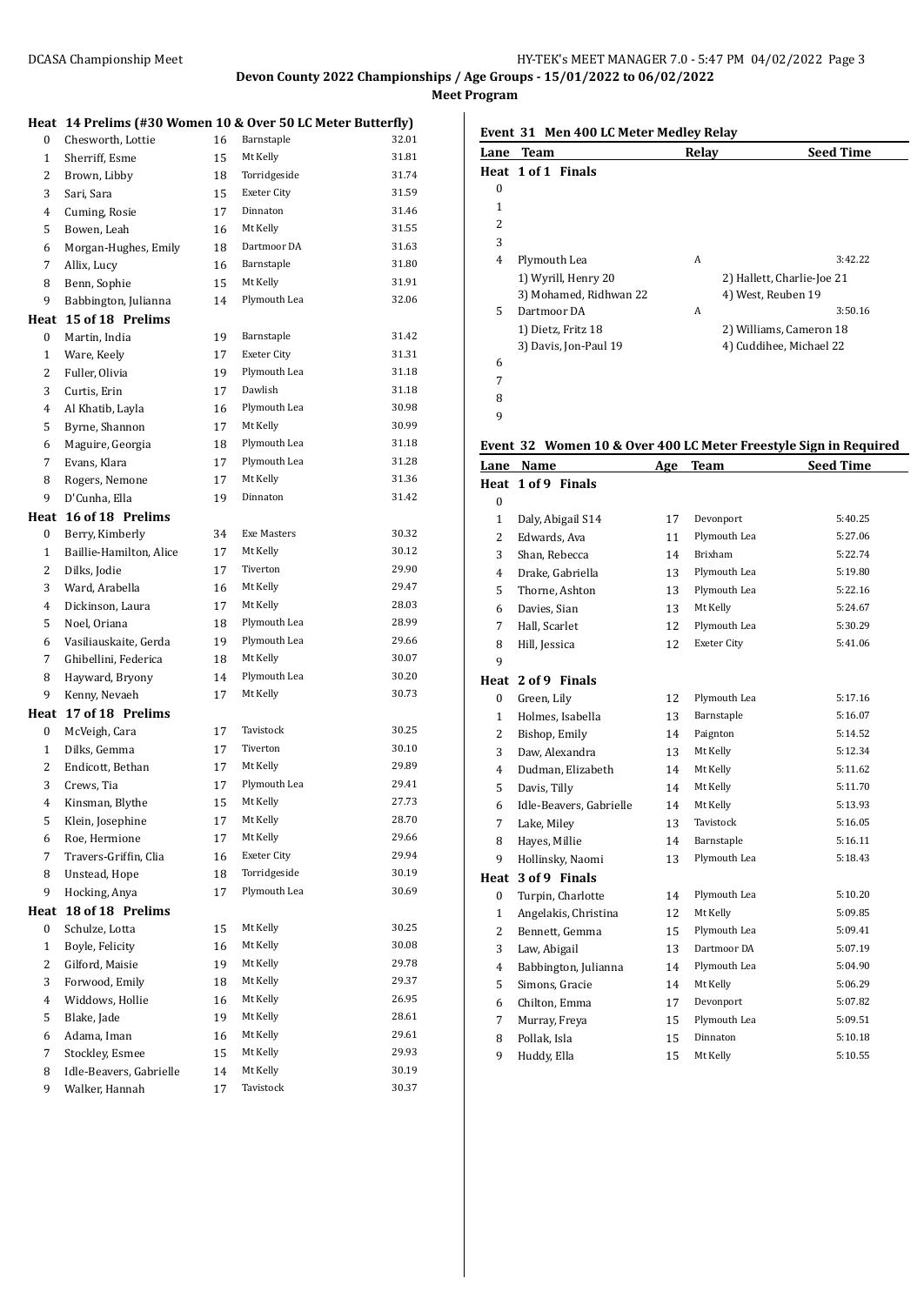**Meet Program**

|                | Heat 4 Finals (#32 Women 10 & Over 400 LC Meter Freestyle Sign in Re |    |                    |         | Heat           |
|----------------|----------------------------------------------------------------------|----|--------------------|---------|----------------|
| 0              | Throgmorton-Appleby, Erin 18                                         |    | Newton Abbot       | 5:03.70 | 0              |
| 1              | Lapish, Alice                                                        | 15 | Barnstaple         | 5:00.50 | $\mathbf{1}$   |
| 2              | Foley, Tianna-Eve                                                    | 14 | Plymouth Lea       | 4:59.71 | 2              |
| 3              | Wynne-Jones, Kelly                                                   | 14 | Mt Kelly           | 4:58.96 | 3              |
| 4              | Boyle, Felicity                                                      | 16 | Mt Kelly           | 4:57.90 | $\overline{4}$ |
| 5              | Hodges, Lottie                                                       | 15 | Mt Kelly           | 4:58.42 | 5              |
| 6              | Lake, Samantha                                                       | 44 | Tavistock          | 4:59.45 | 6              |
| 7              | Walker, Hannah                                                       | 17 | Tavistock          | 4:59.76 | 7              |
| 8              | Huddy, Anna                                                          | 13 | Mt Kelly           | 5:03.58 | 8              |
| 9              | Dawdry, Oceana                                                       | 15 | Plymouth Lea       | 5:03.92 | 9              |
|                | Heat 5 of 9 Finals                                                   |    |                    |         |                |
| 0              | Pile, Ella                                                           | 16 | Barnstaple         | 4:56.50 | Even           |
| 1              | Morgan-Hughes, Emily                                                 | 18 | Dartmoor DA        | 4:55.58 | <u>Lane</u>    |
| $\overline{c}$ | Whittingham, Lilly                                                   | 15 | Plymouth Lea       | 4:54.80 | Heat           |
| 3              | Dolby, Caoimhe                                                       | 12 | Mt Kelly           | 4:53.99 | 0              |
| 4              | Vellaud, Hermance                                                    | 13 | Mt Kelly           | 4:53.16 | $\mathbf{1}$   |
| 5              | Drawer, Anna                                                         | 18 | Torridgeside       | 4:53.74 | $\overline{c}$ |
| 6              | Turner-Moore, Dixie                                                  | 13 | Plymouth Lea       | 4:54.12 | 3              |
| 7              | Van Der Stroom, Isis                                                 | 16 | Mt Kelly           | 4:55.31 | $\overline{4}$ |
| 8              | Vaughan, Sofia                                                       | 14 | Mt Kelly           | 4:55.66 | 5              |
| 9              | Davies, Brianna                                                      | 13 | Mt Kelly           | 4:56.90 | 6              |
|                | Heat 6 of 9 Finals                                                   |    |                    |         | 7              |
| 0              | Ware, Keely                                                          | 17 | <b>Exeter City</b> | 4:52.11 | 8              |
| 1              | Sari, Sara                                                           | 15 | <b>Exeter City</b> | 4:51.27 | 9              |
| 2              | Ward, Arabella                                                       | 16 | Mt Kelly           | 4:50.31 | Heat           |
| 3              | King, Sophia                                                         | 16 | Dinnaton           | 4:49.43 | 0              |
| 4              | Walker, Carys                                                        | 16 | Plymouth Lea       | 4:49.22 | $\mathbf{1}$   |
| 5              | Gentles, Alyze                                                       | 15 | Plymouth Lea       | 4:49.31 | 2              |
| 6              | Dennis, Alexandra                                                    | 18 | Mt Kelly           | 4:49.96 | 3              |
| 7              | Falconer, Zoe                                                        | 15 | Mt Kelly           | 4:51.17 | 4              |
| 8              | Wiseman, Kiera                                                       | 17 | Mt Kelly           | 4:51.73 | 5              |
| 9              | Leaman, Brooke                                                       | 16 | <b>Exeter City</b> | 4:52.62 | 6              |
|                | Heat 7 of 9 Finals                                                   |    |                    |         | 7              |
| 0              | Vellaud, Amicie                                                      | 14 | Mt Kelly           | 4:48.05 | 8              |
| $\mathbf{1}$   | Benn, Sophie                                                         | 15 | Mt Kelly           | 4:46.61 | 9              |
| 2              | Webber, Lucy                                                         | 17 | Tiverton           | 4:43.50 | Heat           |
| 3              | Sherlock, Katie                                                      | 16 | Mt Kelly           | 4:41.38 | 0              |
| $\overline{4}$ | Mitchell, Bianca                                                     | 21 | Plymouth Lea       | 4:39.80 | $\mathbf{1}$   |
| 5              | Dixon, Millie                                                        | 15 | Mt Kelly           | 4:40.99 | 2              |
| 6              | Quiller, Nicole                                                      | 15 | Mt Kelly           | 4:43.00 | 3              |
| 7              | Logan, Constance                                                     | 14 | Mt Kelly           | 4:46.24 | 4              |
| 8              | Bowen, Leah                                                          | 16 | Mt Kelly           | 4:47.85 | 5              |
| 9              | Needs, Abigail                                                       | 14 | <b>Exeter City</b> | 4:48.09 | 6              |
| Heat           | 8 of 9 Finals                                                        |    |                    |         | 7              |
| 0              | Jovanov, Mila                                                        | 17 | Mt Kelly           | 4:36.45 | 8              |
| $\mathbf{1}$   | Hutchinson, Niamh                                                    | 17 | Plymouth Lea       | 4:35.69 | 9              |
| 2              | Vaughan, Isabella                                                    | 16 | Mt Kelly           | 4:34.84 | Heat           |
| 3              | Visser Velez, Almudena                                               | 20 | Exeter City        | 4:33.93 | 0              |
| 4              | Dilks, Gemma                                                         | 17 | Tiverton           | 4:30.18 | 1              |
| 5              | Burkill, Chloe                                                       | 17 | Mt Kelly           | 4:30.89 | 2              |
| 6              | Chamberlain, Breanna                                                 | 15 | Mt Kelly           | 4:34.50 | 3              |
| 7              | Bamborough, Katie                                                    | 18 | Mt Kelly           | 4:34.86 | $\overline{4}$ |
| 8              | Stockley, Esmee                                                      | 15 | Mt Kelly           | 4:36.42 | 5              |
| 9              | Hatherley, Ruby                                                      | 15 | <b>Exeter City</b> | 4:37.20 | 6              |

|   | Heat 9 of 9 Finals   |    |              |         |
|---|----------------------|----|--------------|---------|
| 0 | Cornish, Emily       | 18 | Plymouth Lea | 4:29.75 |
| 1 | Ghibellini, Federica | 18 | Mt Kelly     | 4:25.96 |
| 2 | Forwood, Emily       | 18 | Mt Kelly     | 4:22.90 |
| 3 | Little, Erin         | 17 | Mt Kelly     | 4:15.78 |
| 4 | Varley, Beatrice     | 19 | Plymouth Lea | 4:10.53 |
| 5 | Barnes, Megan        | 19 | Mt Kelly     | 4:13.54 |
| 6 | Griffiths, Ruby      | 16 | Mt Kelly     | 4:20.64 |
| 7 | Wheeler, Ruby        | 16 | Plymouth Lea | 4:24.22 |
| 8 | Downham, Amber       | 17 | Plymouth Lea | 4:28.73 |
| 9 | Martin, Olivia       | 16 | Mt Kelly     | 4:29.79 |

### **Event 33 Women 10 & Over 100 LC Meter Backstroke**

| <u>Lane</u>    | <b>Name</b>                   | <u>Age</u> | <u>Team</u>        | <b>Seed Time</b> |
|----------------|-------------------------------|------------|--------------------|------------------|
|                | Heat 1 of 11 Prelims          |            |                    |                  |
| 0              |                               |            |                    |                  |
| $\mathbf{1}$   | Daly, Abigail S14             | 17         | Devonport          | 1:29.12          |
| 2              | Davies, Willow                | 12         | <b>Exeter City</b> | 1:24.70          |
| 3              | Damon, Millie                 | 12         | Plymouth Lea       | 1:24.41          |
| $\overline{4}$ | Bissett, Eva                  | 12         | Brixham            | 1:22.71          |
| 5              | Chattaway, Poppy              | 12         | Plymouth Lea       | 1:23.92          |
| 6              | Gilliard, Grace               | 11         | Plymouth Lea       | 1:24.51          |
| 7              | Evans, Evie                   | 12         | Newton Abbot       | 1:26.48          |
| 8              | Balling, Rachel S8            | 16         | Devonport/3,5,12+  | 2:23.64          |
| 9              |                               |            |                    |                  |
|                | Heat 2 of 11 Prelims          |            |                    |                  |
| 0              | Hill, Jessica                 | 12         | Exeter City        | 1:21.79          |
| $\mathbf{1}$   | Howarth, Millie               | 12         | Plymouth Lea       | 1:20.55          |
| 2              | Helps, Elise                  | 13         | Torridgeside       | 1:19.57          |
| 3              | Davies, Sian                  | 13         | Mt Kelly           | 1:19.15          |
| 4              | Philipson, Isabel             | 14         | Devonport          | 1:18.62          |
| 5              | Bennett, Jasmine              | 13         | Plymouth Lea       | 1:18.73          |
| 6              | Bastin, Tayla                 | 13         | Torquay            | 1:19.18          |
| 7              | Holmes, Isabella              | 13         | Barnstaple         | 1:20.12          |
| 8              | Hall, Scarlet                 | 12         | Plymouth Lea       | 1:21.51          |
| 9              | Edwards, Ava                  | 11         | Plymouth Lea       | 1:22.35          |
|                | Heat 3 of 11 Prelims          |            |                    |                  |
| $\bf{0}$       | Rowe, Brooke                  | 14         | <b>Exeter City</b> | 1:18.40          |
| 1              | Hollinsky, Naomi              | 13         | Plymouth Lea       | 1:18.24          |
| 2              | Palmer, Evie                  | 14         | Tavistock          | 1:17.67          |
| 3              | Meech, Lola                   | 14         | Torridgeside       | 1:17.57          |
| 4              | Green, Lily                   | 12         | Plymouth Lea       | 1:16.96          |
| 5              | Hodges, Lottie                | 15         | Mt Kelly           | 1:17.18          |
| 6              | Drake, Gabriella              | 13         | Plymouth Lea       | 1:17.65          |
| 7              | Hayes, Millie                 | 14         | Barnstaple         | 1:18.09          |
| 8              | Gelev, Sofija                 | 14         | <b>Exeter City</b> | 1:18.37          |
| 9              | Simons, Gracie                | 14         | Mt Kelly           | 1:18.47          |
| Heat           | 4 of 11 Prelims               |            |                    |                  |
| 0              | Ward, Arabella                | 16         | Mt Kelly           | 1:16.81          |
| $\mathbf{1}$   | Babbington, Karensa           | 14         | Plymouth Lea       | 1:16.47          |
| 2              | Rook, Megan                   | 15         | Barnstaple         | 1:16.28          |
| 3              | Bowen, Leah                   | 16         | Mt Kelly           | 1:16.16          |
| 4              | Kennedy-Bruyneels, Isabell 15 |            | Dawlish            | 1:16.08          |
| 5              | King, Sophia                  | 16         | Dinnaton           | 1:16.15          |
| 6              | Gove, Ruby                    | 14         | Dinnaton           | 1:16.22          |
| 7              | Bishop, Emily                 | 14         | Paignton           | 1:16.42          |
| 8              | Anderson-Shill, Grace         | 14         | Dawlish            | 1:16.73          |
| 9              | Fenwick, Evelyn               | 15         | Plymouth Lea       | 1:16.96          |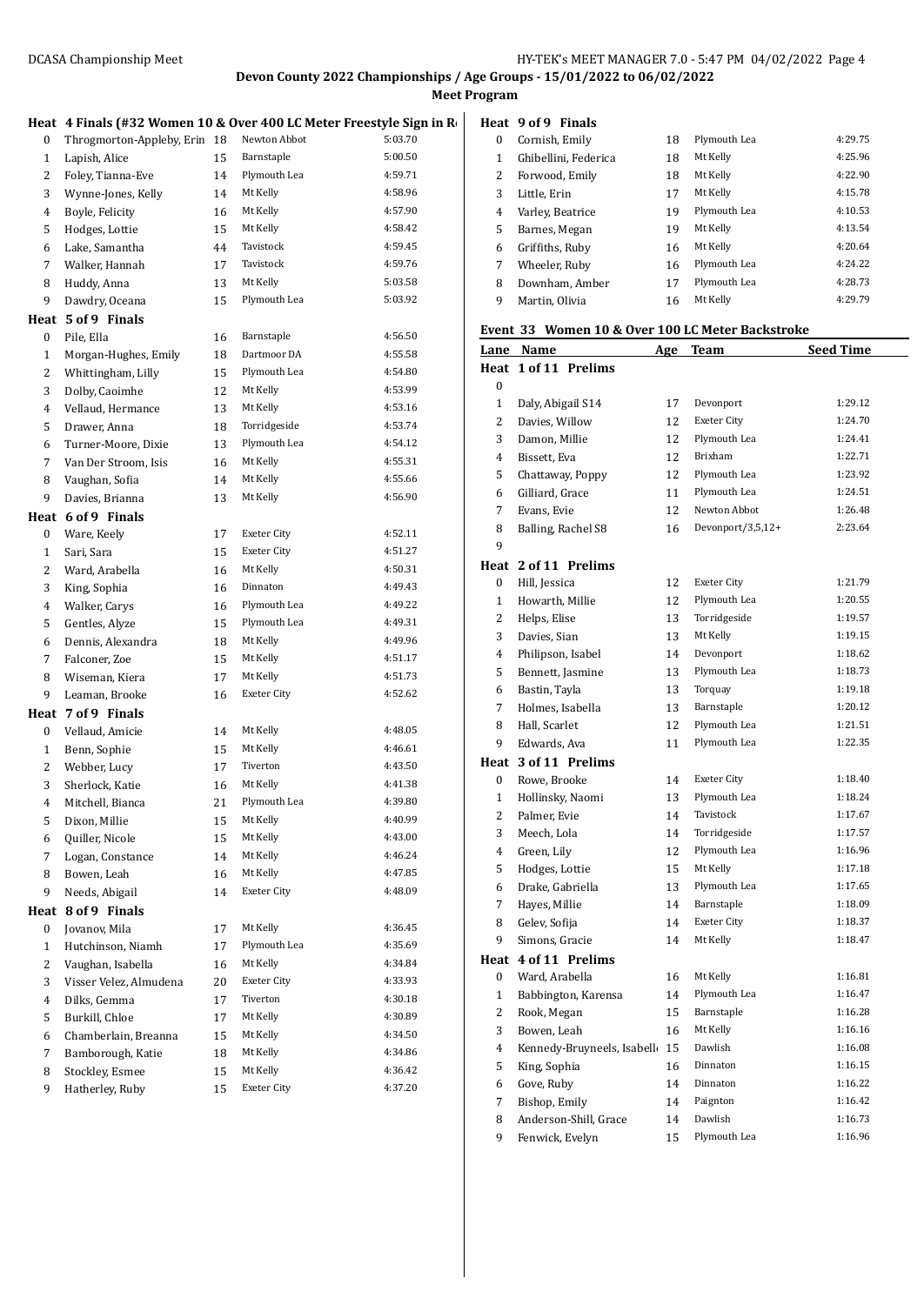**Meet Program**

|                | Heat 5 Prelims (#33 Women 10 & Over 100 LC Meter Backstroke) |    |                    |         |
|----------------|--------------------------------------------------------------|----|--------------------|---------|
| 0              | Dallimore-Wright, Darcy                                      | 14 | Barnstaple         | 1:15.73 |
| $\mathbf{1}$   | Davies, Brianna                                              | 13 | Mt Kelly           | 1:15.53 |
| 2              | Lewis, Evie                                                  | 17 | Dawlish            | 1:15.29 |
| 3              | Angelakis, Christina                                         | 12 | Mt Kelly           | 1:15.06 |
| 4              | Maguire, Elsie                                               | 14 | Tavistock          | 1:14.22 |
| 5              | Ward, Jessica                                                | 15 | Mt Kelly           | 1:15.01 |
| 6              | Babbington, Julianna                                         | 14 | Plymouth Lea       | 1:15.10 |
| 7              | Price, Elizabeth                                             | 18 | Torquay            | 1:15.47 |
| 8              | Murray, Freya                                                | 15 | Plymouth Lea       | 1:15.59 |
| 9              | Oosthuysen, Anais                                            | 15 | Barnstaple         | 1:15.81 |
| Heat           | 6 of 11 Prelims                                              |    |                    |         |
| 0              | Bird, Tia                                                    | 15 | Plymouth Lea       | 1:14.12 |
| $\mathbf{1}$   | Huddy, Anna                                                  | 13 | Mt Kelly           | 1:14.11 |
| 2              | Huthwaite, Macy                                              | 16 | Mt Kelly           | 1:13.90 |
| 3              | Davis, Tilly                                                 | 14 | Mt Kelly           | 1:13.73 |
| 4              | D'Cunha, Jasmine                                             | 16 | Mt Kelly           | 1:13.64 |
| 5              | Harrison, Rose                                               | 14 | Tiverton           | 1:13.65 |
| 6              | Huddy, Ella                                                  | 15 | Mt Kelly           | 1:13.79 |
| 7              | Ogley, Emma                                                  | 19 | Newton Abbot       | 1:14.03 |
| 8              | Grigg, Ella                                                  | 18 | Tiverton           | 1:14.11 |
| 9              | Faulhaber, Klara                                             | 19 | Tiverton           | 1:14.16 |
|                | Heat 7 of 11 Prelims                                         |    |                    |         |
| 0              | Smyth, Rose                                                  | 14 | Tiverton           | 1:13.44 |
| $\mathbf{1}$   | Wynne-Jones, Kelly                                           | 14 | Mt Kelly           | 1:12.95 |
| 2              | Foley, Tianna-Eve                                            | 14 | Plymouth Lea       | 1:12.35 |
| 3              | Wisely, Annie                                                | 15 | Plymouth Lea       | 1:12.25 |
| 4              | Dixon, Millie                                                | 15 | Mt Kelly           | 1:12.19 |
| 5              | Broom, Olivia                                                | 18 | Tiverton           | 1:12.24 |
| 6              |                                                              | 14 | Mt Kelly           | 1:12.26 |
| 7              | Logan, Constance<br>Chilton, Emma                            | 17 | Devonport          | 1:12.68 |
| 8              |                                                              | 17 | Plymouth Lea       | 1:13.24 |
| 9              | Evans, Klara<br>Declerck, Lotte                              | 13 | Tiverton           | 1:13.56 |
|                |                                                              |    |                    |         |
|                | Heat 8 of 11 Prelims                                         |    |                    |         |
| 0              | Needs, Abigail                                               | 14 | <b>Exeter City</b> | 1:11.65 |
| $\mathbf{1}$   | Webber, Lucy                                                 | 17 | Tiverton           | 1:11.51 |
| 2              | Turner-Moore, Dixie                                          | 13 | Plymouth Lea       | 1:11.18 |
| 3              | Law, Abigail                                                 | 13 | Dartmoor DA        | 1:10.79 |
| 4              | Major, Lauren                                                | 15 | Exeter City        | 1:10.63 |
| 5              | Ainsworth, Erlina                                            | 17 | Mt Kelly           | 1:10.79 |
| 6              | Unstead, Hope                                                | 18 | Torridgeside       | 1:10.83 |
| 7              | Hutchinson, Niamh                                            | 17 | Plymouth Lea       | 1:11.27 |
| 8              | Gentles, Alyze                                               | 15 | Plymouth Lea       | 1:11.57 |
| 9              | Benn, Sophie                                                 | 15 | Mt Kelly           | 1:11.94 |
| Heat           | 9 of 11 Prelims                                              |    |                    |         |
| 0              | Whittingham, Lilly                                           | 15 | Plymouth Lea       | 1:10.00 |
| $\mathbf{1}$   | Walker, Scarlett                                             | 16 | Brixham            | 1:09.03 |
| $\overline{c}$ | Rogers, Nemone                                               | 17 | Mt Kelly           | 1:07.18 |
| 3              | Conroy, Grace                                                | 17 | Mt Kelly           | 1:06.05 |
| 4              | Kinsman, Blythe                                              | 15 | Mt Kelly           | 1:03.54 |
| 5              | Roberts, Lacey                                               | 15 | Plymouth Lea       | 1:05.10 |
| 6              | Noel, Oriana                                                 | 18 | Plymouth Lea       | 1:06.47 |
| 7              | Quiller, Nicole                                              | 15 | Mt Kelly           | 1:08.08 |
| 8              | Endicott, Bethan                                             | 17 | Mt Kelly           | 1:09.50 |
| 9              | Boyle, Felicity                                              | 16 | Mt Kelly           | 1:10.53 |
|                |                                                              |    |                    |         |

#### **Heat 10 of 11 Prelims**

| 0    | Idle-Beavers, Gabrielle | 14 | Mt Kelly     | 1:09.99 |
|------|-------------------------|----|--------------|---------|
| 1    | Declerck, Emma          | 15 | Tiverton     | 1:08.78 |
| 2    | Crews, Tia              | 17 | Plymouth Lea | 1:06.96 |
| 3    | Martin, Olivia          | 16 | Mt Kelly     | 1:05.90 |
| 4    | Vasiliauskaite, Gerda   | 19 | Plymouth Lea | 1:02.45 |
| 5    | Turner, Ella            | 17 | Plymouth Lea | 1:04.51 |
| 6    | Robinson, Holly         | 17 | Mt Kelly     | 1:06.44 |
| 7    | Sherlock, Katie         | 16 | Mt Kelly     | 1:07.66 |
| 8    | Brown, Isobel           | 16 | Paignton     | 1:09.38 |
| 9    | Brown, Libby            | 18 | Torridgeside | 1:10.12 |
| Heat | 11 of 11 Prelims        |    |              |         |
| 0    | Falconer, Zoe           | 15 | Mt Kelly     | 1:09.65 |
|      |                         |    |              |         |
| 1    | Vaughan, Isabella       | 16 | Mt Kelly     | 1:08.70 |
| 2    | Hollinsky, Aviva        | 14 | Plymouth Lea | 1:06.76 |
| 3    | Martin, India           | 19 | Barnstaple   | 1:05.18 |
| 4    | Whittaker, Leah         | 17 | Mt Kelly     | 59.74   |
| 5    | Bamborough, Katie       | 18 | Mt Kelly     | 1:04.28 |
| 6    | Byrne, Shannon          | 17 | Mt Kelly     | 1:06.10 |
| 7    | Forwood, Emily          | 18 | Mt Kelly     | 1:07.58 |
| 8    | Walker, Hannah          | 17 | Tavistock    | 1:09.15 |
| 9    | Hayward, Bryony         | 14 | Plymouth Lea | 1:10.10 |

#### **Event 34 Men 10 & Over 200 LC Meter Freestyle**

| Lane           | Name                  | <u>Age</u> | <b>Team</b>        | <b>Seed Time</b> |
|----------------|-----------------------|------------|--------------------|------------------|
| Heat           | 1 of 11 Prelims       |            |                    |                  |
| 0              | Blazej, Adam          | 11         | Mt Kelly           | 2:45.21          |
| $\mathbf{1}$   | Braine, Toby          | 12         | Mt Kelly           | 2:42.89          |
| $\overline{2}$ | Mathieson, Edward     | 12         | Mt Kelly           | 2:38.92          |
| 3              | Maric-Cowley, Orlando | 13         | Paignton           | 2:34.20          |
| 4              | Goodrum, Joshua       | 12         | Plymouth Lea       | 2:33.73          |
| 5              | Greenslade, Ben       | 12         | <b>Exeter City</b> | 2:34.13          |
| 6              | Edmonds, Ashby        | 12         | Dawlish            | 2:34.71          |
| 7              | Grimwood, Will        | 12         | <b>Exeter City</b> | 2:42.75          |
| 8              | Apps, Elijah          | 12         | Paignton           | 2:43.68          |
| 9              | Williams, Jake        | 11         | Plymouth Lea       | 2:48.53          |
| Heat           | 2 of 11 Prelims       |            |                    |                  |
| 0              | Biddick, James        | 12         | Exeter City        | 2:30.80          |
| $\mathbf{1}$   | Greenfield, Rhys      | 13         | Plymouth Lea       | 2:30.07          |
| $\overline{2}$ | Cheung, Chun Wang     | 13         | <b>Exeter City</b> | 2:29.46          |
| 3              | Partridge, Freddie    | 12         | Plymouth Lea       | 2:28.43          |
| 4              | Grenardo, Sebastian   | 13         | Dartmoor DA        | 2:26.23          |
| 5              | Nakamura-Drew, Toby   | 13         | Dartmoor DA        | 2:28.08          |
| 6              | Chesworth, Edward     | 13         | Barnstaple         | 2:28.49          |
| 7              | Harris, Cameron S14   | 21         | Totnes             | 2:29.61          |
| 8              | Roberts, Henry        | 13         | Tiverton           | 2:30.51          |
| 9              | Dyer, John            | 13         | Brixham            | 2:31.75          |
| Heat           | 3 of 11 Prelims       |            |                    |                  |
| 0              | Hamilton, William     | 13         | Plymouth Lea       | 2:25.20          |
| $\mathbf{1}$   | Rice, Cody            | 14         | Mt Kelly           | 2:23.72          |
| 2              | Gow, Lewis            | 14         | Tiverton           | 2:22.14          |
| 3              | Gascoyne, Henry       | 15         | Newton Abbot       | 2:19.83          |
| 4              | Elliott, Theo         | 15         | <b>Exeter City</b> | 2:18.78          |
| 5              | Sturt, Daniel         | 14         | Mt Kelly           | 2:19.34          |
| 6              | McMeekin, Jack        | 13         | Mt Kelly           | 2:21.62          |
| 7              | Vallez, Arsene        | 13         | Exeter City        | 2:23.32          |
| 8              | Farrar, Morgan        | 13         | Mt Kelly           | 2:23.97          |
| 9              | Brinkworth, James     | 13         | Plymouth Lea       | 2:26.22          |